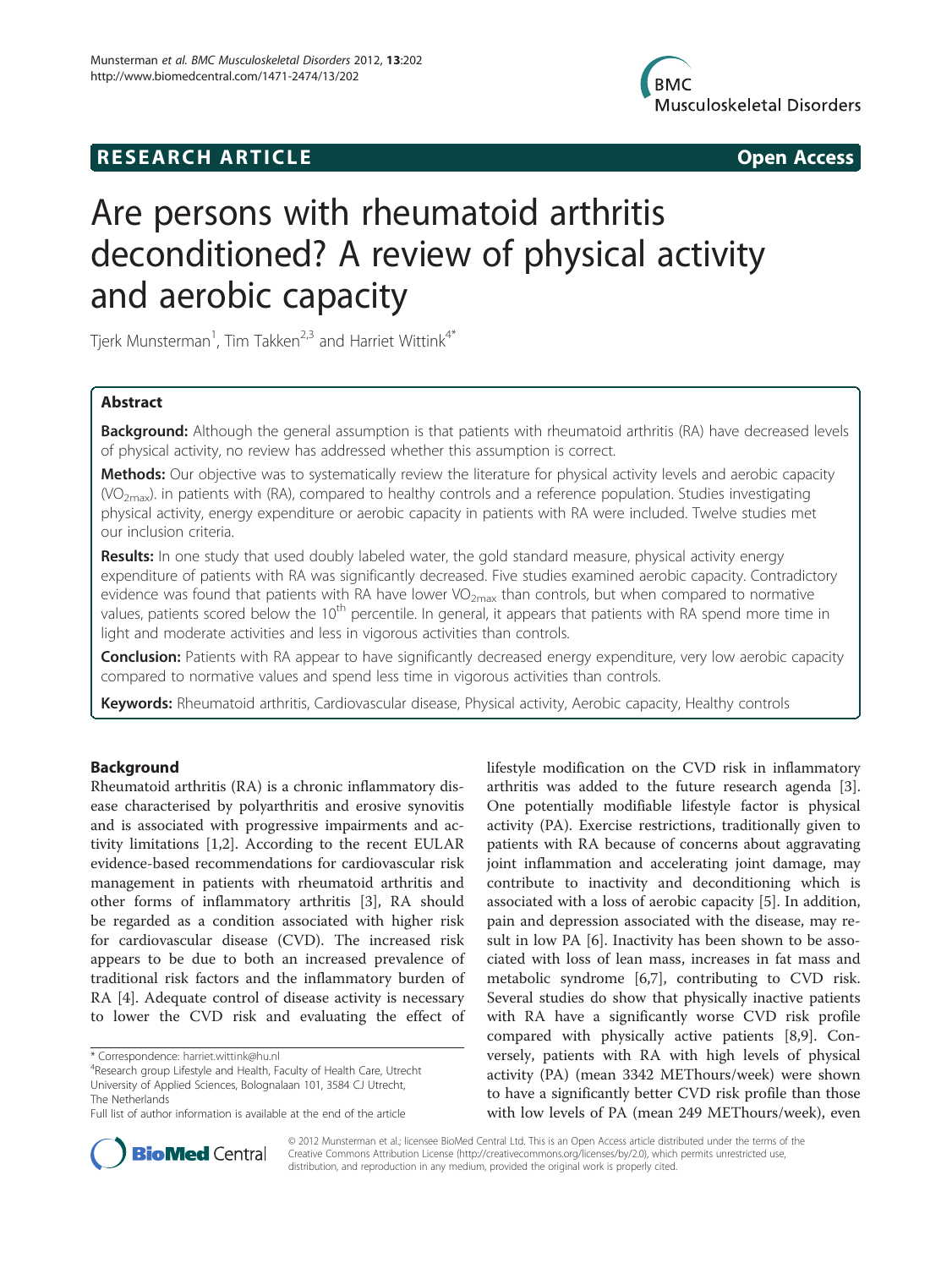when adjusting for RA disease duration, activity and severity and steroid use [[10\]](#page-8-0). Recent research also shows that a moderately high or high aerobic capacity, but not high physical activity reduces metabolic syndrome and thus CVD and DM II risk even in obese persons [\[7](#page-8-0)].

Little is known about the level of daily PA among persons with RA. For instance, a recent meta-analysis on cardiorespiratory (aerobic) exercise in RA did not examine the influence of baseline physical activity as a confounder on either outcomes or statistical heterogeneity, as this parameter was seldom reported [[11](#page-8-0)]. What is known about PA in patients with RA seems contradictory. Several studies found the proportion of patients with RA meeting national recommendations for PA similar to those of the general population [\[12](#page-8-0)-[14\]](#page-8-0) or to healthy women the same age [\[9](#page-8-0)]. A large international study, however, reported that the majority of patients with RA are inactive [[15](#page-8-0)]. A recent systematic review on physical activity in RA concluded that methodological considerations within the reviewed studies prohibited definitive conclusions on the PA levels in this population [[16\]](#page-8-0). The authors used publications on PA and energy expenditure in patients with  $RA (N=16)$  only, including studies that did not use a control group (N=9). The aim of this review did not include gathering evidence on aerobic capacity.

Data on aerobic capacity in patients with RA are hard to find. Aerobic capacity in patients with RA aged 20– 65 years was found similar to normative data for the same age groups from a representative sample of the Swedish population [\[12](#page-8-0)], but low aerobic capacity is also reported [\[17\]](#page-8-0). In this study therefore, we aimed to explore whether individuals with RA are less physically active and experience a decreased aerobic capacity, compared to healthy controls. In addition, we used a healthy reference population [[18](#page-8-0)] to determine the percentile of aerobic capacity for individuals with RA as healthy controls might not be representative of the general population.

# Methods

# Literature search

Electronic databases Medline, Cinahl, Embase, Cochrane and PsycINFO were systematically searched up to November 2010 using the following Mesh terms and text words: (motor activity OR leisure activities OR human activities OR activities of daily living OR aerobic capacity OR energy expenditure) AND rheumatoid arthritis AND healthy, to find studies comparing patients with RA to healthy persons. In order to limit results to adults, the restriction NOT (child OR adolescent) was added. Reference lists from included studies were searched manually for additional relevant studies.

# Inclusion criteria

Studies were included for review when following criteria were met.

- $\bullet$  the target population: adults with RA (18 years and older)
- outcome measures: physical activity, energy expenditure or aerobic capacity
- at baseline the outcome measures were compared to those of healthy controls and values and measures of variability were described

# Exclusion criteria

- single case reports
- studies describing a direct post operative situation
- studies written in any language other than English, German or Dutch

Using the above mentioned criteria, a researcher (TM) reviewed the titles of articles in the search printouts from the databases. Abstracts from potentially relevant studies were read and included when all criteria were met. After full text reading articles were finally included when all afore mentioned criteria were met. A manual search of references from included studies was conducted to retrieve further potentially relevant studies.

# Assessing trial characteristics and outcome data

The following information was systematically extracted by reviewers TM and HW: type of study, number of participating patients with RA, sex, age, setting, body composition, disease duration, classification of impairment, use of medicines and outcome measures. Based on consensus, extracted data were included in the review.

# Quality assessment of studies

Although a commonly accepted valid rating instrument concerning the quality assessment of observational studies does not yet exist, there appears to be consensus about important items [[19-21](#page-8-0)]. This review focuses on differences between persons with RA and healthy controls. A comparison of patients and controls at baseline was used in the case of intervention studies. This resulted in the following assessment items: selection of patients and controls, sample size calculation, adjustment for confounding, blinding of assessors and use of statistical analysis.

# Results

The literature search yielded 152 studies, from which nine double hits were excluded. Another 48 studies were excluded based on the title. Eighty-two studies were excluded based on abstracts. Thirteen studies were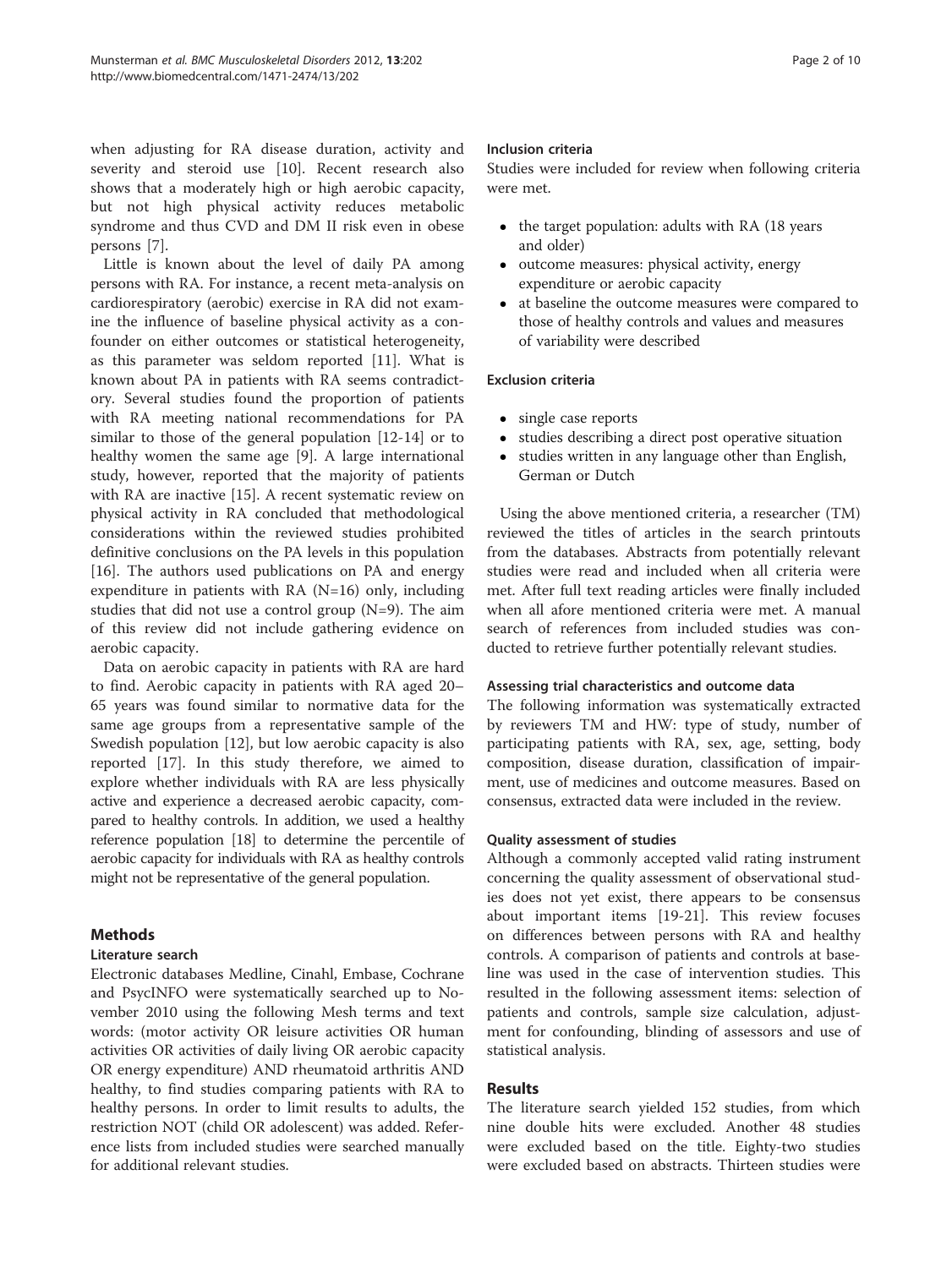retrieved for full text reading, which resulted in the exclusion of another article because no data concerning afore mentioned outcome measures was given. References tracking of the included studies did not yield new studies. Finally 12 studies were included. Results of the literature search and reasons for exclusion are depicted in Figure 1.

#### Quality assessment

The included studies were all observational studies: ten cross-sectional studies and two cohort studies. Six studies included small groups of patients [\[22-27\]](#page-8-0), sample size varied from 8 to 35 patients. In six other studies [[13,14,28-31\]](#page-8-0) sample size ranged from 67 to 232 patients.

In seven studies [[14](#page-8-0),[22,24](#page-8-0)-[27,30\]](#page-8-0) samples of patients and controls were of equal size, in the remaining 5 studies group sizes differed significantly [\[13,23,28,29,31](#page-8-0)]. The majority of the patients were recruited from rheumatology or arthritis clinics, in one study from a rehabilitation centre [[24\]](#page-8-0) and in two studies [\[28,29\]](#page-8-0) the recruitment method was unclear. No information on the recruitment of controls was available in six of the studies [[22,24](#page-8-0)-[27,29](#page-8-0)]. In four studies healthy persons living in the same area were recruited [[14,22,28](#page-8-0),[30\]](#page-8-0), in one study healthy relatives acted as controls [[31\]](#page-8-0) and one study used information from the general Dutch population as reference [\[13](#page-8-0)].

Information about matching of patients and controls was reported in nine studies [\[22-24,26](#page-8-0)-[31\]](#page-8-0). Different combinations of the following factors were used: race [[26,27\]](#page-8-0), age [\[22](#page-8-0)-[24](#page-8-0),[26](#page-8-0)-[28,30\]](#page-8-0), gender [[22,24,26](#page-8-0),[28](#page-8-0),[30](#page-8-0)] and body composition [\[22,26,27](#page-8-0)]. In one study groups were matched based on genetic and ethnic variables [[31\]](#page-8-0). Having a sedentary lifestyle was a matching criterion in three [\[22,24,25](#page-8-0)] of the five studies [\[22](#page-8-0)-[25](#page-8-0),[28](#page-8-0)] investigating aerobic capacity. Physically active participants were included in one study [[23](#page-8-0)], whereas another study included controls to contrast with patients in terms of level of PA and body composition [[29](#page-8-0)].

Three studies reported conducting sample size calculations [[13,24,27\]](#page-8-0). Sample sizes were inadequate with regard to statistical analysis in two cases [[13,24\]](#page-8-0) and in the third study [\[27\]](#page-8-0) adequacy of the sample size was not reported. None of the studies reported blinding of assessors. Six studies [[22](#page-8-0),[24](#page-8-0)-[27,31\]](#page-8-0) reported that data were tested for the assumptions for parametric statistical tests or justified the use of non-parametric tests.

#### Patient characteristics

All patients met ACR criteria for RA [[32](#page-9-0)]. Classification into Functional Class (FC) I – IV (mild to severe impairment) [\[33](#page-9-0)] was used in seven studies. In two studies patients were classified as FC II [\[24,28\]](#page-8-0), in five studies patients with different levels of FC were combined in the

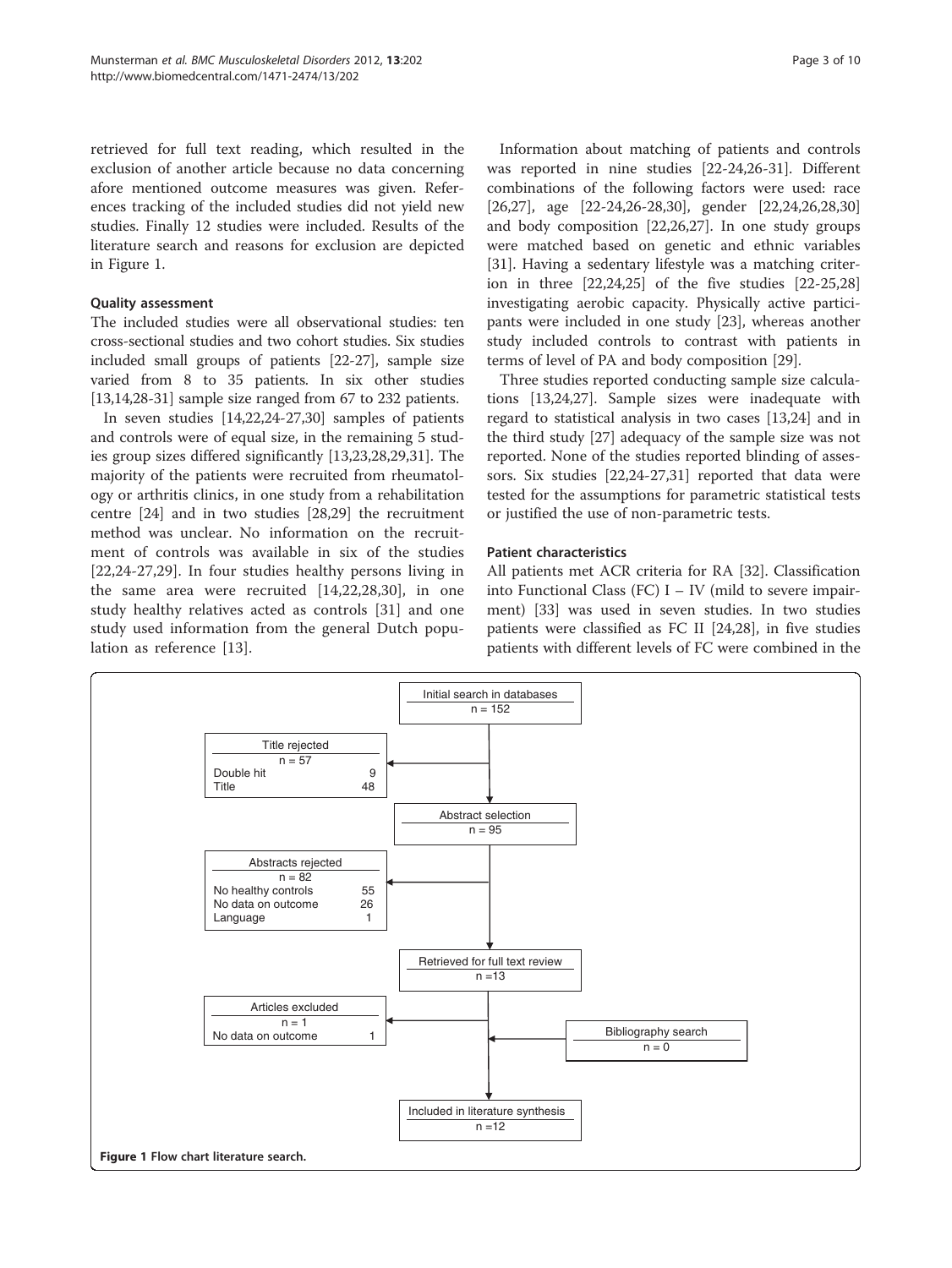study population [\[22,23,25,26,31\]](#page-8-0). In most studies predominantly female participants were included, with percentages ranging from 62,5% to 88,6%. In three studies women only were included [[23,27,31\]](#page-8-0) and in one study gender of participants was not reported [\[24](#page-8-0)]. The mean age of patients ranged from 38.1 years to 62.6 years. The use of anti rheumatic drugs and analgesics was described in eight studies [\[14,23-28,31](#page-8-0)]. In six studies  $[14, 22, 24, 25, 27, 31]$  patients were excluded because of severe cardio-pulmonary disease, or because they used a walking aid [\[27](#page-8-0)].

In three studies [\[14,24,31](#page-8-0)] participants with comorbidity other than cardiopulmonary disease were excluded. One study used a body mass index above 30 as an exclusion criterion [[25\]](#page-8-0) and exercising regularly was an exclusion criterion in another study [\[27](#page-8-0)]. Characteristics of patients and controls, disease parameters and results on aerobic capacity are presented in Table [1.](#page-4-0) Characteristics of patients and controls, disease parameters and results on EE and PA are presented in Table [2](#page-5-0).

#### Physical activity energy expenditure

PA is defined as: "Any bodily movement produced by skeletal muscles that results in a substantial energy expenditure (EE)" [[34](#page-9-0)]. EE is defined as energy expended during physical activity and measured in calories or joules per unit of time [[35\]](#page-9-0). Physical activity energy expenditure (PAEE) can be calculated using the following equation: PAEE =TEE − REE –TEF, wherein TEE stands for Total EE, REE for resting EE and TEF stands for the thermal effect of food [[35\]](#page-9-0). Three studies that measured REE, by indirect calorimetry, described similar values of REE in patients with RA and healthy controls [[25-27](#page-8-0)], even when results were adjusted for body cell mass and weight [\[27](#page-8-0)]. However, when results were adjusted for percentage body fat, REE was higher in persons with RA compared to controls [[25,26\]](#page-8-0). To calculate PAEE TEE was measured, using the doubly labeled water technique (DLW) in one study [[27](#page-8-0)]. In the same study PAEE was estimated using a PA questionnaire and a PA monitor. Using these three forms of measurement PAEE was found to be significantly lower in persons with RA compared to controls. Results from the calculated PAEE correlated with results obtained with the PA monitor  $(r = 0.37)$  but not with the PA questionnaire.

# Aerobic capacity

Aerobic capacity was examined in five studies. Two studies conducted a maximal treadmill test [[22,24\]](#page-8-0). A maximal bicycle test was performed in two studies [\[23,25](#page-8-0)] and one study used a sub-maximal bicycle test [[28](#page-8-0)].

Both treadmill studies measured oxygen uptake using the breath-by-breath method. Neither study reported significant differences in aerobic capacity between patients

and controls. One study used an incremental loading protocol to measure  $VO<sub>2</sub>$  at every stage of the treadmill test [[22\]](#page-8-0), until predicted maximal heart rate (HRmax) was reached (220 beats/min – age). Patients and controls were compared at the end of the last stage to determine  $VO<sub>2max</sub>$ . However, 50%, 60% and 100% of patients of FC I, II and III respectively, dropped out before reaching the final stage of the test, compared to 5% of the healthy controls. EE at sub-maximal levels was higher in patients of FC II than in the control group, a difference that was not found when comparing patients of FC I with the control group. No statistical test was applied to detect differences between FC III and controls due to the small number of patients of FC III. The other treadmill study [[24](#page-8-0)] used the Bruce protocol. The test was continued until voluntary exhaustion, no criteria for reaching  $VO<sub>2max</sub>$  were given.  $VO<sub>2max</sub>$  did not differ significantly between patients and controls, but this study had inadequate sample size.

Two studies conducted a graded bicycIe test [\[23,25](#page-8-0)]. In the first study the test was continued until voluntary exhaustion, however, no criteria for reaching  $VO<sub>2max</sub>$ were given [\[23\]](#page-8-0). Patients with early RA (mean disease duration 2.9 years) or long-term RA (mean disease duration 14.5 years) were compared with active healthy peers. At the end of the test mean HR<sub>peak</sub> of participants fell within 5% of predicted  $HR_{max}$  and no significant differences between  $VO<sub>2 max</sub>$  of early RA (ERA), long-term RA (LRA) or control group were found. In the other study [\[25\]](#page-8-0)  $\text{VO}_{2\text{max}}$  was defined as reaching one of the following three criteria: a plateau in oxygen uptake during the final stage of the test, respiratory exchange ratio  $> 1.0$ , or HR<sub>max</sub> within 10% of expected goal. Patients with RA (mean age 41.8 years) were compared to groups of young and elderly controls. Persons with RA had a lower mean  $VO_{2max}$  compared to the young controls (mean age 25.8) years), whereas  $VO<sub>2max</sub>$  of patients and elderly controls (mean age 69.5 years) did not differ significantly.

Finally,  $VO_{2max}$  was predicted using a submaximal Åstrand protocol during a bicycle test in one study [\[28](#page-8-0)]. Participants were divided in two categories (younger and older than 54 years) and bicycle test results were compared between males or females with RA and healthy controls. Persons with RA had lower estimated  $VO_{2max}$ compared to healthy control groups. Females had lower estimated  $VO_{2max}$  than males and estimated  $VO_{2max}$ decreased with age in all participants.

When comparing  $VO_{2max}$  levels of patients with RA to published normative values [[18\]](#page-8-0), results showed that patients in all studies scored below the 10<sup>th</sup> percentile.

#### Physical activity level

Six studies used questionnaires to assess PA level, focusing on different aspects of PA [\[13,14,26,29-31](#page-8-0)]. Classifying PA based on levels of intensity was done in two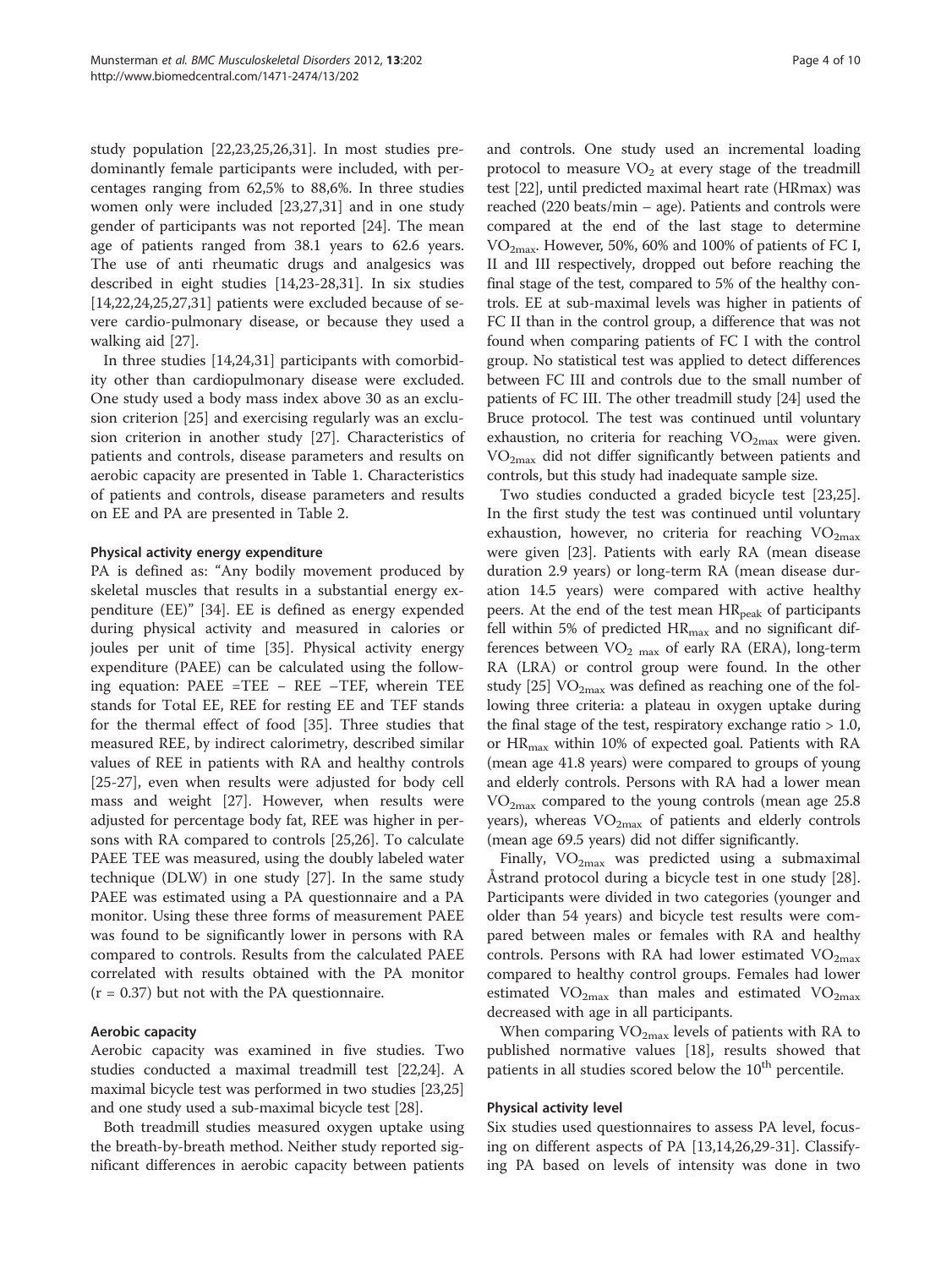| Study (ref nr)                   | n (% F)                     | Reference<br>Population<br>$n$ (% F)                                                         | <b>Patient characteristics</b> |                                                                                               |                                                                                                    |                                   |                                      | VO <sub>2</sub> max RA patients versus reference population<br>(ml/kg.min) p: significant difference                                                                                                         |                                    |
|----------------------------------|-----------------------------|----------------------------------------------------------------------------------------------|--------------------------------|-----------------------------------------------------------------------------------------------|----------------------------------------------------------------------------------------------------|-----------------------------------|--------------------------------------|--------------------------------------------------------------------------------------------------------------------------------------------------------------------------------------------------------------|------------------------------------|
|                                  |                             |                                                                                              | <b>Setting</b>                 | Age [range]                                                                                   | <b>Body Composition</b>                                                                            | <b>Disease</b><br>duration        | Impairment<br>$(FC I-IV)$            |                                                                                                                                                                                                              |                                    |
| de Carvalho<br>2003 MT [22]      | 35 (88.6%)                  | $35 - (?)$<br>hospital staff                                                                 | Rheumatology<br>clinic         | 47,85 (8,29)                                                                                  | $\overline{\phantom{a}}$                                                                           | 8                                 | FCI: 40%<br>FCII: 51%<br>FCIII: 8.6% | FC I: 24.89 $(n=7)$<br>FC II: 21.86 (n=6)/<br>$24.28$ (n=22)                                                                                                                                                 | <b>NS</b>                          |
| Ekdahl 1992<br>SMB [28]          | 67 (62.7%)                  | $77$ (61.0%)<br>personnel                                                                    | $\overline{?}$                 | 53.0 (10.2)                                                                                   | female: 164.1 (5.6) cm<br>female: 66.1 (11.6) kg<br>male: 177.9 (6.8) cm<br>male: 75.6 (10.7 kg    | 10.6(7.8)                         | FCII                                 | female younger than 54<br>jr: $22.3 \pm 6.8 / 31.7 \pm 12.1$<br>older than 54 jr: 18.7±3.5/<br>21.9±5.3 male younger<br>than 54 jr: 24.0±4.3/<br>27.6±7.4 older than 54<br>jr: $18.7 \pm 4.1 / 25.1 \pm 6.1$ | p<0.001 p<0.001<br>p<0.001 p<0.001 |
| <b>Häkkinnen</b><br>2002 MB [23] | 23 (100%)<br><b>ERA LRA</b> | $12(100\%)$<br>area residence                                                                | Hospital                       | ERA: 41 (9)<br>LRA: 49 (7)                                                                    | ERA: 165 (9) cm 61<br>(13) kg fat: 30.4 (6.6) %<br>LRA: 164 (7) cm 65<br>(13) kg fat: 34.3 (7.3) % | ERA: 2.9 (0.6)<br>LRA: 14.5 (4.5) | FCI, II                              | ERA: 26.7±6.8/<br>LRA: $23.1 \pm 6.1/$<br>controls: 24.8±2.3                                                                                                                                                 | <b>NS</b>                          |
| Kurtais 2006<br>MT [24]          | 19 (100%)                   | 15 (100%) ?                                                                                  | Rehabilitation<br>centre       | 48.3 (8.4)                                                                                    |                                                                                                    | 128.8 (85.6)<br>months            | FCI, II                              | 23.7±4.9 / 26.6±6.0                                                                                                                                                                                          | <b>NS</b>                          |
| Rall 1996<br>MB [25]             | 8 (62.5%)                   | exercise young :<br>8 (62.5%) old:<br>8 (62.5%)<br>control old:<br>6 (66.7%) $\triangleleft$ | Rheumatology<br>clinic         | RA: 41.8±12.6<br>exercise young :<br>$25.8 \pm 2.5$ old :<br>70.3±5.0 control<br>old 68.8±2.9 | 65.9 (15.9) kg BMI:<br>25.0(4.3)                                                                   | 14.6(12.5)                        | FC: 2.2(0.8)                         | 22.9±4.2 / young exercise<br>group: 40.2±10.3 old<br>exercise group: 20.7±5.0 old<br>no exercise group: 21.7±5.7<br>young exercise versus<br>other groups                                                    | p<0.001                            |

# <span id="page-4-0"></span>Table <sup>1</sup> Studies comparing level of aerobic capacity in RA patients and <sup>a</sup> healthy reference population

Age, body composition, disease duration are expressed as mean (standard deviation) if not expressed otherwise, VO2max is expressed as mean ± standard deviation. Age and disease duration are expressed in years. n: number of participants with RA or in reference population, MB: maximal bicycle test, MT: maximal treadmill test, SMB: sub-maximal bicycle test, %F: percentage females, FC: Functional Class, GP: general population, BMI: body mass index, RA: rheumatoid arthritis, ERA: early RA, LRA: late RA, ml/kg.min: milliliter per kilogram per minute. Controls matched on ♣: sex, age, body mass index, ♣: age, ♥: age, ♥: age, ♦: no information on matching.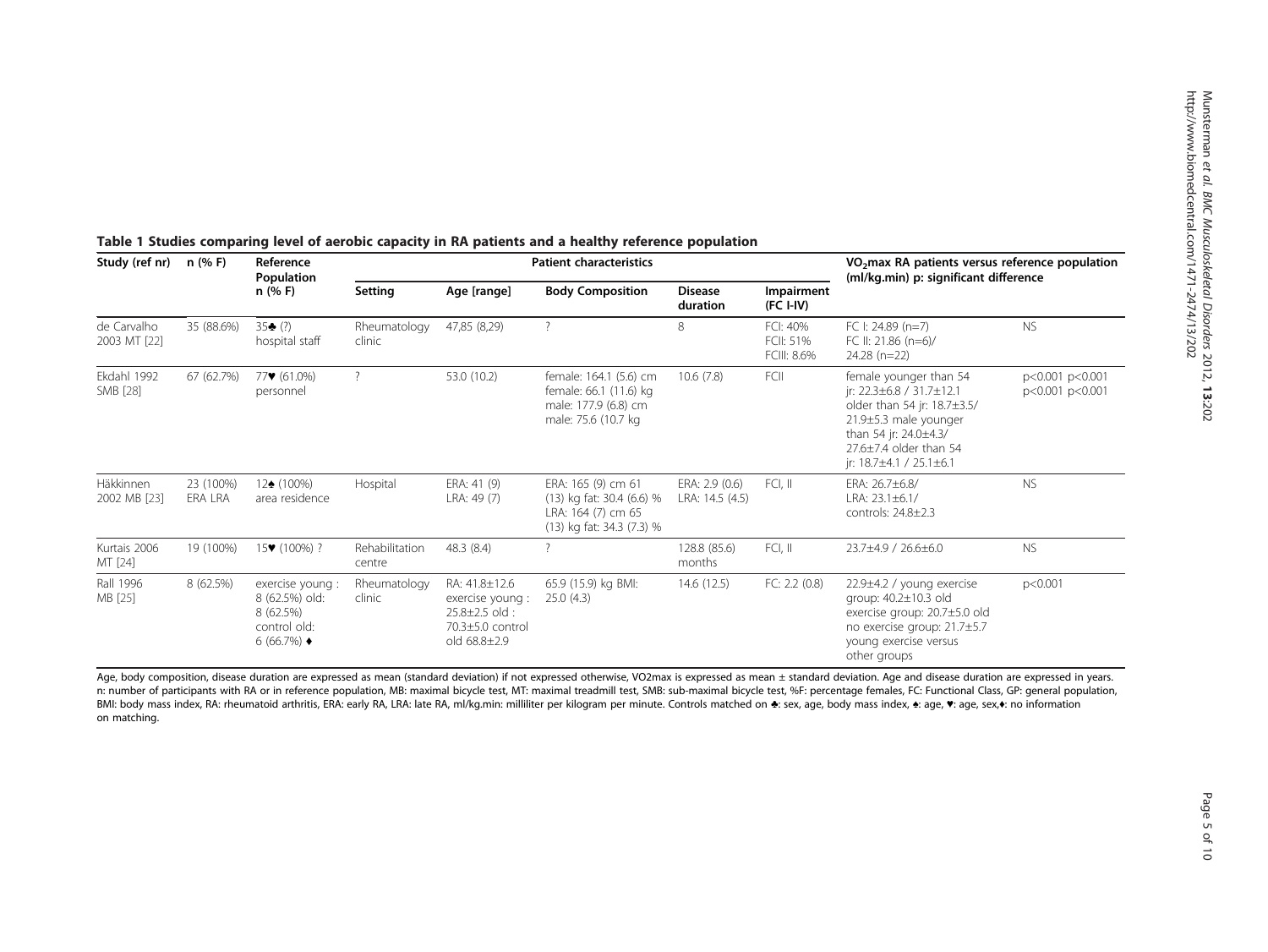| Study<br>(ref nr)      | $n$ (% F)   | Reference<br>populationn (%F)             | Patients with RA       |                                                |                                             |                            |                                                     | Physical activity RA patiënts versus reference population<br>p: significant difference                                                                                                                                                                  |                                        |
|------------------------|-------------|-------------------------------------------|------------------------|------------------------------------------------|---------------------------------------------|----------------------------|-----------------------------------------------------|---------------------------------------------------------------------------------------------------------------------------------------------------------------------------------------------------------------------------------------------------------|----------------------------------------|
|                        |             |                                           | Setting                | Age [range]                                    | Body<br>Compostion                          | <b>Disease</b><br>duration | Impairment<br>$(FC I-IV)$                           |                                                                                                                                                                                                                                                         |                                        |
| v d Berg<br>2007 [13]  | 232 (71.1%) | 6,428,441*<br>(53%) GP records            | Hospital based         | 62.6 (9.2) 45-64<br>ir: $58\% > 65$<br>ir: 42% | $\overline{?}$                              | $\overline{?}$             | $\overline{?}$                                      | Light: 1297±1009 min/wk /<br>1495 min/wk Moderate:<br>369±543 min.wk / 517 min/wk<br>Vigorous: 170±257 min/wk /<br>187 min/wk Light: 634±795<br>min/wk / 618 min/wk Moderate:<br>231±244 min/wk /304 min/wk<br>Vigorous: 250±417 min/wk /<br>296 min/wk | $p=0.01$ $p=0.01$<br>$p=0.01$ $p=0.01$ |
| Lemney<br>2009 [29]    | 73 (63.0%)  | 28 (57%)?                                 | $\overline{?}$         | 52.9 (12.9)                                    | Fat 36.6 (12.8) %<br>p<0.001                | $\overline{?}$             | $\overline{?}$                                      | Physical Activity Scale (0-7)<br>$0.8 \pm 0.7 / 5.4 \pm 1.7$                                                                                                                                                                                            | p<0.001                                |
| Mancuso<br>2007 [14]   | 121 (84%)   | 120 (91%)<br>Personnel hospital           | Hospital based         | 49 (19-72)                                     | $\overline{?}$                              | 14(10)                     | $\overline{?}$                                      | Walking: 692±610 kcal/w /<br>1.044±1260 kcal/w Stair<br>climbing: 184±212 kcal/w /<br>185±262 kcal/w Exercise:<br>599±848 kcal/w / controls:<br>729±1210 kcal/w                                                                                         | $p=0.002$                              |
| MacKinnon<br>2003 [30] | 143 (74.8%) | 142 (72.5%)<br>area residence             | Rheumatology<br>clinic | 49.7 (11.2)                                    | $\overline{\phantom{a}}$                    | $\overline{\phantom{a}}$   | $\overline{\phantom{a}}$                            | Work 37.1±19.6 h/wk /<br>46.5±17.2 h/wk ADL<br>89.0±15.3 h/wk /<br>81.1±11.5 h/wk Leisure<br>38.4±15.4 h/wk /<br>37.9±15.6 h/wk                                                                                                                         | p<0.05 p<0.05                          |
| Roubenoff<br>2002 [27] | 20 (100%)   | 20 (100%) ?                               | Arthritis center       | 47 (14)                                        | BMI 25.3 (4.5)                              | 7.7(6.5)                   | FCI FCII                                            | PAEE 2849±1075 kJ/d /<br>3883±1732 kJ/d PA<br>questionnaire 2188±1075 kJ/d /<br>3150±1611 kJ/d PA activity<br>monitor 1264±992 kJ/d /<br>2280±1469 kJ/d                                                                                                 | p<0.04 p<0.04<br>p<0.04                |
| Tourinho<br>2007 [31]  | 71 (100)    | 29 <del>1</del> (100) sisters/<br>cousins | Rheumatology<br>clinic | 38.10 (6.62)                                   | $1.57(0.14)$ m<br>62.68 (12.56) kg          | 30(7,3)                    | FC I: 70%                                           | Sedentarism 17.3 % / 3.4%<br>Mild 57.7% / 35% Moderate<br>25% / 65% Intense 0% / 0%<br>No exercise in leisure time<br>74% / 66.7%                                                                                                                       | p=0.004 p=0.004                        |
| Roubenoff<br>1994 [26] | 23 (82.6)   | 23 (82.6) ?                               | Rheumatology<br>clinic | 50 (15)                                        | Body cell mass<br>22.5 (4.3) kg<br>p< 0.000 | 12.3±8.4 jr                | $FC I (n=5)$<br>$FC II (n=10)$<br>FC III/IV $(n=8)$ | Vigorous 0.1±0.2 h/d /<br>1.5±1.5 h/d Moderate<br>4.0±3.2 h/d / 5.6±2.3 h/d<br>Light 11.6±3.4 h/d / 9.2±3.2 h/d                                                                                                                                         | p<0.0001 p<0.06<br>p<0.02              |

## <span id="page-5-0"></span>Table 2 Studies comparing level of physical activity in RA patients and <sup>a</sup> healthy reference population

Age, body composition,disease duration and physical activity are expresed as mean±standard deviation if not expressed otherwise. n: number of participants with RA or in reference population, RA: rheumatoid arthritis, FC: Functional Class, GP: general population, BMI: body mass index in kilogram per square meter, >: older than.

kcal/wk: kilocalory per week, min/wk: minutes per week, kJ/d: kiloJoule per day, h/d: hours per day. Controls matched on ♣: race, age, body mass index, ♣: genetic factors, ♥: age, sex, ◊: race, age, sex, weight, ♦: controls selected to contrast on body fat, activity level, \*: no information on matching.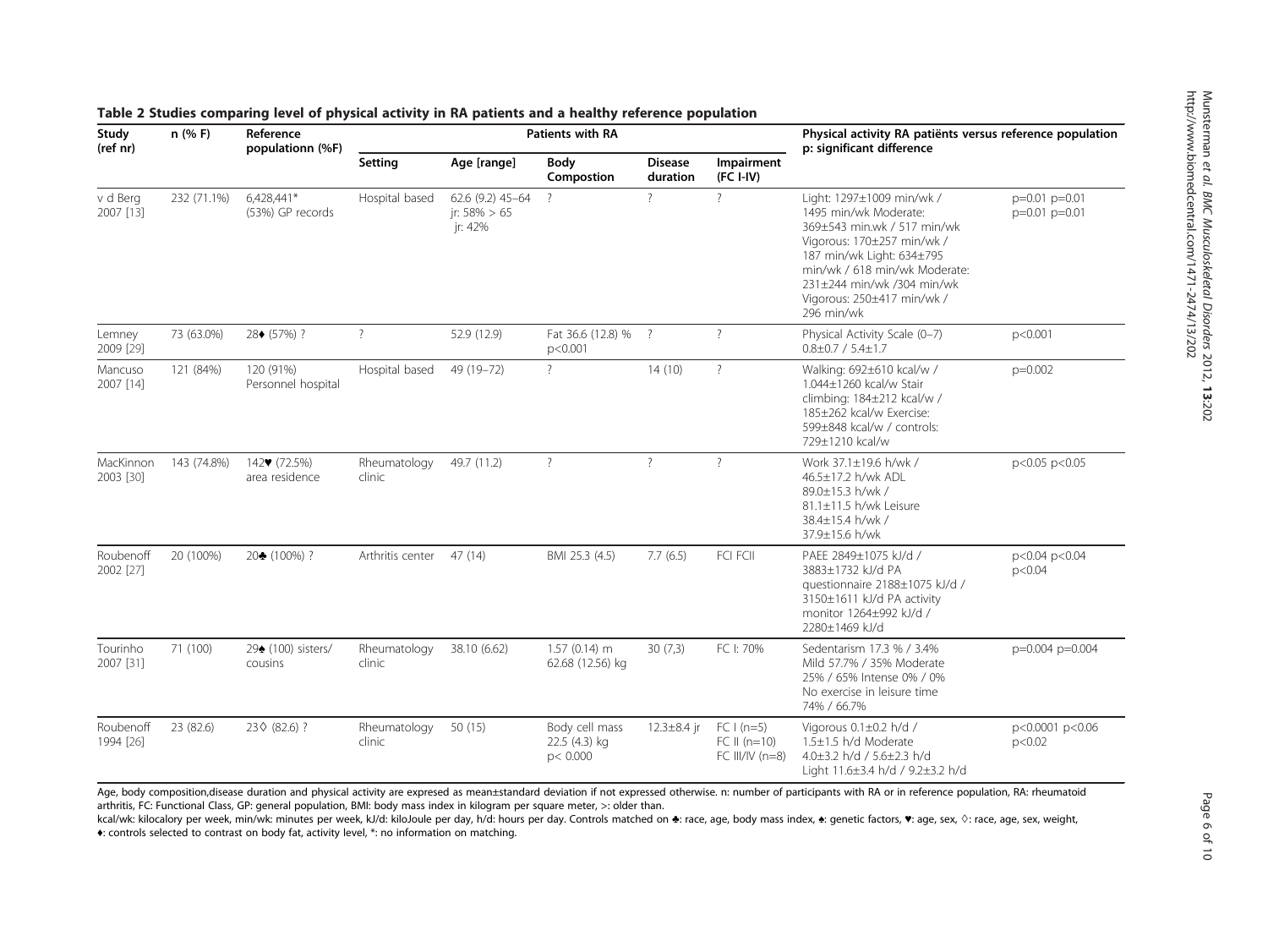studies [[29,31](#page-8-0)]. Using a modified PA Scale to quantify intensity of PA undertaken during a normal week, patients with RA were found to be less engaged in moderate or intense recreational activities or sports [\[29](#page-8-0)]. When PA was classified into four levels (sedentary, mild, moderate or intense activities) [\[31](#page-8-0)], patients participated on a lower intensity level compared to a reference group. The patients did not engage in regular exercise and were identified to be 15% more sedentary compared to controls. There was a paucity of information on the instrument used to measure PA.

The Paffenbarger questionnaire [\[26](#page-8-0)] was used to measure hours per day spent in light, moderate or vigorous forms of PA. PA was defined as walking, stair climbing and sport and converted into EE per week. In another study time spent on PA was recorded during one week using an occupation log consisting of 10 different activities collapsed into 3 categories: work, activities of daily living (ADL) and leisure [\[30](#page-8-0)]. Results of these studies [[26,30\]](#page-8-0) showed that patients with RA spent an equal amount of time on PA as controls, but more time on light activities [[26\]](#page-8-0). When PA was categorized as ADL, leisure and work, patients spent more time on ADL while spending less on work [[30](#page-8-0)].

Finally the Short Questionnaire to Assess Health Enhancing PA (SQUASH) was used to estimate time spent on light, moderate and vigorous activities in a week [\[13](#page-8-0)]. PA was categorized into commuting activities, leisure time activities, household activities, and activities at work and school. Results [[32\]](#page-9-0) showed that the proportion of patients with RA meeting the public health recommendation for PA equaled that of the general public (58%), nevertheless younger patients (45 – 65 years) were less active in all categories than controls. Older patients (> 65 years) showed only a significant decrease in moderate PA compared to the reference group.

Modified versions of the Paffenbarger Physical Activity Questionnaire (PPAQ) were used in two trials [[14,27\]](#page-8-0) to calculate PAEE. Though similar proportions of patients and controls met recommended minimum levels of EE, patients with RA expended less energy in PA (24.7%), mainly due to walking less (33.7%) [[14](#page-8-0)]. Roubenoff et al. [[27\]](#page-8-0) found comparable amounts of mean decreased PAEE in patients with RA (30.5%). Neither studies gave information on the way the PPAQ was modified and the consequences for PA assessment.

# **Discussion**

The aim of this study was to review the literature about physical activity levels and aerobic capacity in patients with RA, compared to healthy controls and a healthy reference population.

Few studies were available that compared daily PA of persons with RA and healthy control groups. Studies

exploring aerobic capacity of persons with RA and healthy controls were even more scarce. Assessment methods, inclusion criteria and methodology of matching controls to patient were heterogeneous, complicating comparisons. No information on the recruitment of controls was available in 50% of the studies and in 25% of the studies there was no information on the matching of patients and controls. Selection bias may threaten the validity of these case–control studies and their results must be interpreted with caution.

#### Physical activity energy expenditure

The the gold standard measure to estimate PAEE is doubly labeled water (DLW) [[36](#page-9-0)]. Only one study used DLW to assess EE. Roubenoff et al. [\[27\]](#page-8-0) combined the use of DLW, a PA monitor and a questionnaire to calculate EE in PA. PAEE and the PA level was significantly lower in patients than controls, while REE was comparable in both groups. EE of patients in this study was comparable to normative data [\[1](#page-8-0)]. Results of DLW and the questionnaire did not correlate. This demonstrates a discrepancy between objective and subjective measurement.

#### Aerobic capacity

Studies using maximal tests reported no significant differences in aerobic capacity between persons with RA and healthy peers, except for one small sized study (n=8) [[25\]](#page-8-0). Interestingly, in children, adolescents and young adults with Juvenile Arthritis, there is a large body of literature suggesting a reduced  $VO_{2max}$  in these patients [[37-39](#page-9-0)].This finding of a comparable aerobic capacity between patients with RA and healthy controls may be due to methodological issues, such as criteria for determining VO<sub>2max</sub>. The use of secondary criteria of RER ≥ 1.10 or 1.15,  $\text{HR}_{\text{max}} \pm 10$  b/min or blood lactate concentration can either lead to a significant undermeasurement of  $VO_{2max}$  or reject participants who have actually achieved  $VO_{2max}$  [\[40](#page-9-0)]. The criterium of reaching predicted  $HR_{\text{max}}$  calculated as 220-age has little scientific basis and can under – or overestimate actual  $HR_{\text{max}}$  by more than 20 beats/min [\[41\]](#page-9-0). In a bicycle study  $VO_{2max}$ of patients (mean age 41.8 years) and elderly controls (mean age 69.5 years) did not differ significantly. As  $VO_{2max}$  declines with age, this means that patients had a low aerobic capacity. In the study of de Carvalho [[22](#page-8-0)]  $HR_{\text{max}}$  of patients was significantly lower compared to controls and just reached 90% of predicted  $HR_{max}$ . In addition, 50%, 60% and 100% of patients of FC I, II and III respectively, dropped out before reaching the final stage of the test, whereas only 5% of healthy controls did, indicating a lower  $\rm VO_{2max}$  in RA patients. The other treadmill study of Kurtais et al. [[24\]](#page-8-0) had inadequate sample size and did not report if participants reached their  $HR_{\text{max}}$ . In patients with LRA  $HR_{\text{max}}$  was lower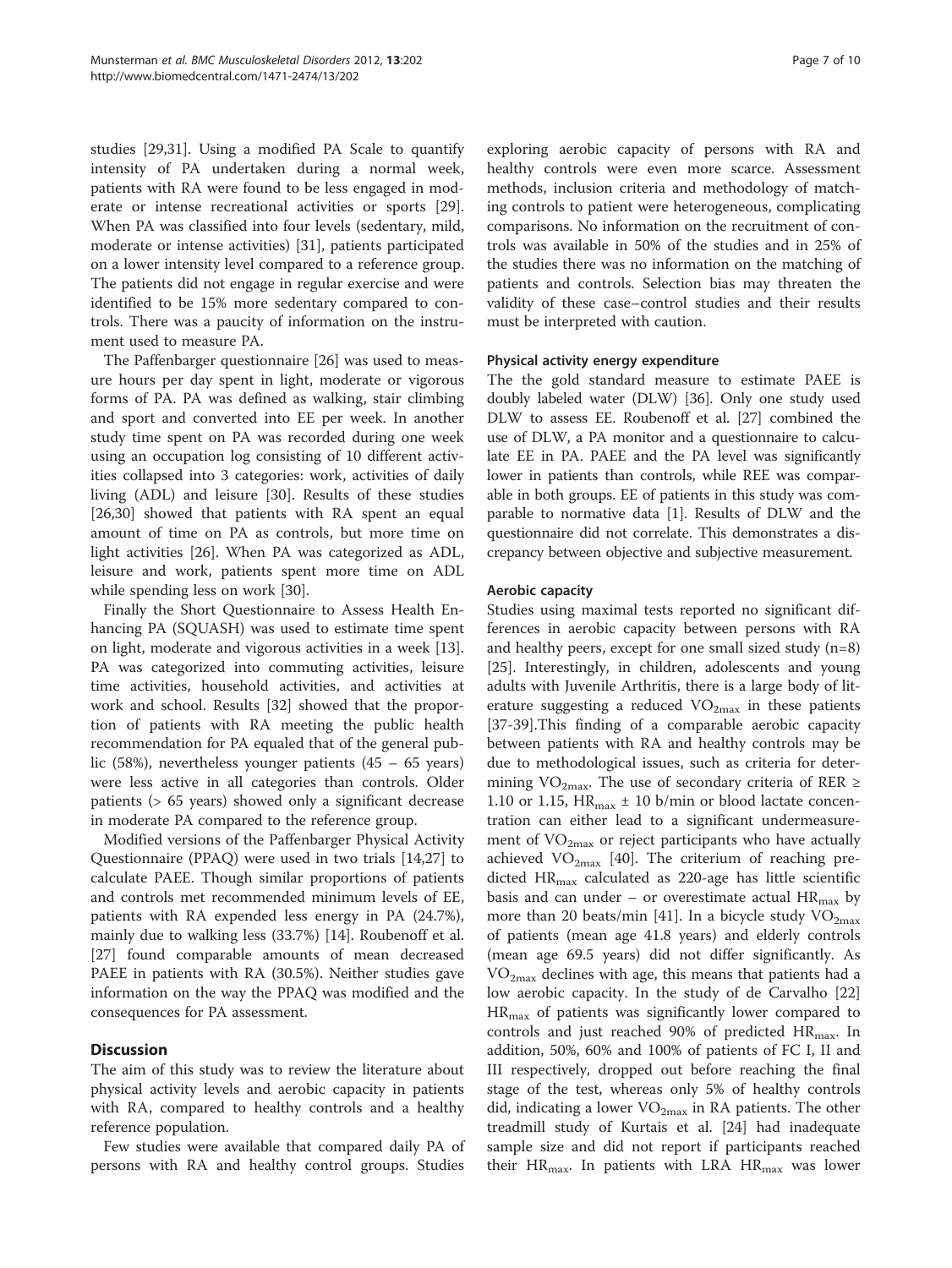compared to persons with ERA and controls, but was within 10% of predicted HR<sub>max</sub> in all groups [\[23](#page-8-0)]. Rall et al. [[25\]](#page-8-0) did not report if participants met preset criteria for reaching  $VO<sub>2max</sub>$ .

Small samples combined with large heterogeneity of participants in lifestyle may have compromised the power of these studies [[42\]](#page-9-0). Two studies used sedentary persons as controls [\[22,24](#page-8-0)]. Kurtais et al. [\[24\]](#page-8-0) did not define sedentary, whereas de Carvalho et al. [\[22\]](#page-8-0) defined sedentary as non-exercising. Hakkinen et al. [[23](#page-8-0)] included physically active controls, but did not define physically active. When aerobic capacity was predicted by conducting a sub-maximal bicycle test [\[28](#page-8-0)] patients'  $VO<sub>2max</sub>$  was decreased compared to controls. At baseline controls exercised more frequently compared to persons with RA. Results may be biased because sub-maximal tests of less fit people tend to underestimate observed values [[35\]](#page-9-0). Moreover, submaximal tests use submaximal HR during exercise, which is influenced by resting HR. It is reported that resting HR is significantly higher in patients with RA [[43\]](#page-9-0), but correction for resting HR was not reported. Minor et al. [[44,45](#page-9-0)] also showed that the correlation of predicted  $VO_{2max}$  and actual  $VO_{2max}$ diminished from 0.96 to 0.77 when a sub-maximal treadmill test, validated for use in a healthy population, was used for testing patients with RA.

Some reviewed studies included patients according to functional class. In the study that described results for separate functional classes [\[22](#page-8-0)],  $VO_{2max}$  decreased from FCI to FCIII and sub-maximal energy expenditure was higher in FCII and FCIII compared to FCI and controls. When  $VO_{2max}$  of persons with ERA and LRA was compared, persons with ERA experienced less disability and had higher  $VO<sub>2max</sub>$  than persons with LRA and controls [[23\]](#page-8-0). Although no information was available it is plausible that more persons of higher FC were allocated in de LRA group.

When comparing patients with RA  $VO_{2max}$  values to published normative data on healthy adults, patients consistently scored below the  $10<sup>th</sup>$  percentile, indicating severe loss of aerobic capacity.

Studies with large, unselected, samples of patients with RA using rigorous exercise testing protocols and methodology are warranted [[18](#page-8-0)].

## Physical activity level

We found 6 studies, using 6 different questionnaires, limiting comparison across studies. In general it appears that patients with RA spend more time in light and moderate activities and less in vigorous activities than controls. Patients in the trial of de Caravalho et al. [[22](#page-8-0)] expended significantly more energy than healthy controls, up to 17,9%, especially at normal walking speeds (3–5 km/h) [\[22\]](#page-8-0). Questionnaires using a standard intensity categorization of PA might therefore underestimate energy expenditure of patients with RA. Some researchers report that one third of persons with RA experience cachexia [[26,](#page-8-0)[46\]](#page-9-0), defined as a loss of muscle mass combined with higher fat mass and higher REE. Matching persons with RA and healthy controls on BMI and comparing EE based on METs may therefore lead to a biased result [[47](#page-9-0)].

McKinnon et al. [\[30](#page-8-0)] found that patients were 20% less physically active, caused by less time spent on work. This may be due to the fact that more patients were unemployed compared to healthy controls: 43% - 86%, respectively [\[30](#page-8-0)]. Tourinho et al. [\[31](#page-8-0)] reported similar differences: 17.3% - 96.7% Patients with RA are at risk to become unemployed with increasing age and disease duration [\[48\]](#page-9-0). When PA level of persons with RA was compared to data from the Dutch population patients were less active. However, employed patients and controls showed comparable levels of PA (2577 min/wk vs 2433 min/wk) [[13\]](#page-8-0). Mancuso et al. [[14](#page-8-0)] found a decreased EE of 24.7% in patients compared to controls, even though all participants were employed at the start of the trial. Differences in results compared to other studies may have occurred because time spent at work is not assessed in the Paffenbarger Index.

Reduced vigorous activities and low  $VO<sub>2max</sub>$  in patients with RA will place these patients at even greater risk for the metabolic syndrome and thus cardiovascular disease. We recommend counseling these patients on the benefits of exercise and doing research on the effect of (increased) exercise on CVD risk. Further research into factors that predict higher levels of PA in this population is to be recommended.

## Conclusion

According to the gold standard persons with RA were less active compared to healthy subjects. The results of this review cannot support or refute a conclusion that persons with RA have decreased aerobic capacity compared to healthy controls. This may reflect the fact that half the general population is inactive. However, when compared to normative values patients as well as controls had very low percentile rank of aerobic capacity.

In general it appears that patients with RA spend more time in light and moderate activities and less in vigorous activities than controls. A higher functional class seems to be related to higher sub-maximal EE and lower levels of PA and aerobic capacity. Unemployment, possibly related to RA impairment, seems to contribute to a diminished physical activity level. Patients with RA suffer a 60% greater risk of CVD. Whether this risk can be reduced by a moderately high or high aerobic capacity as in healthy subjects, should be a research priority. Improving aerobic capacity in patients with RA seems of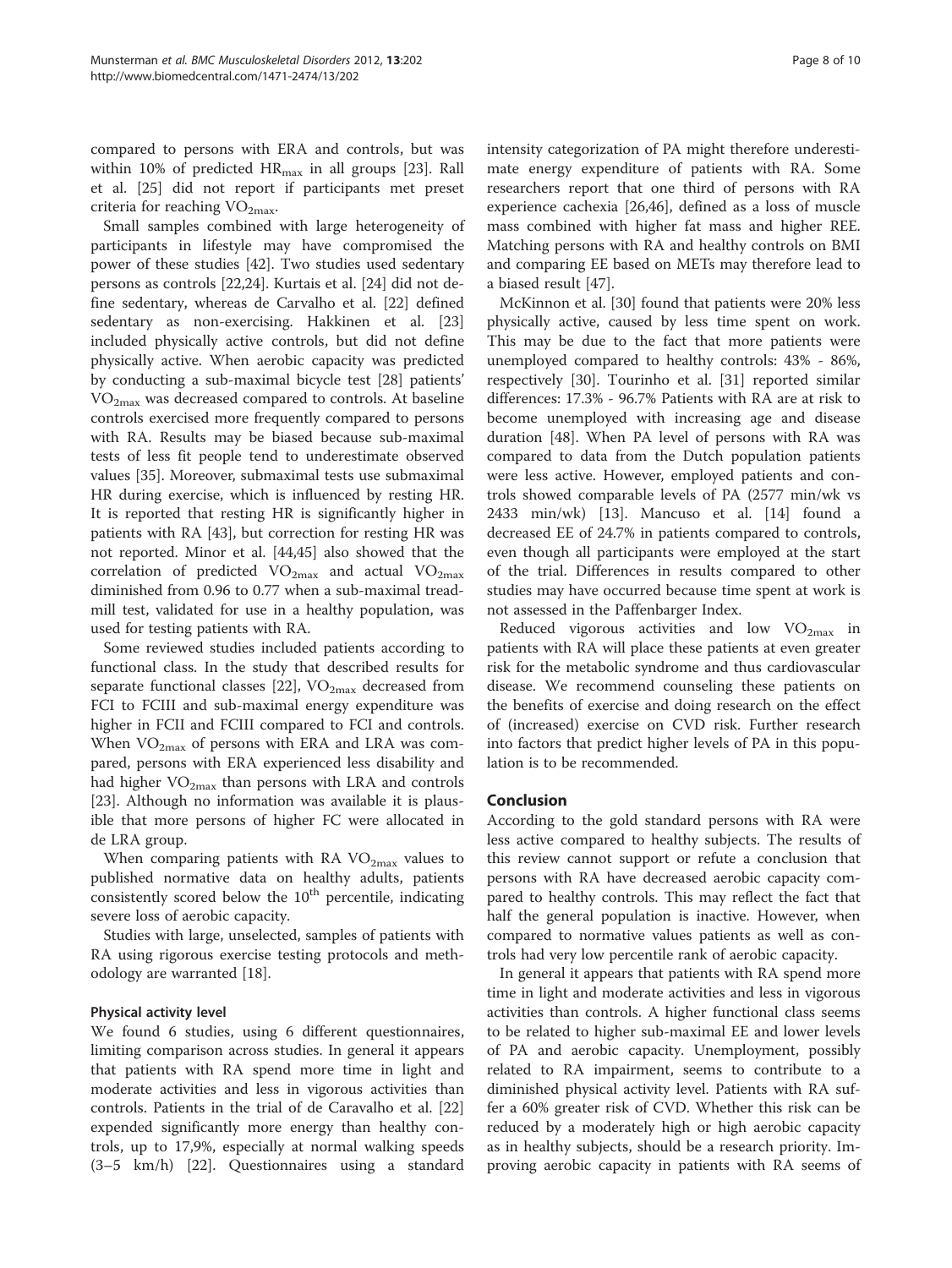<span id="page-8-0"></span>the highest importance and vigorous physical activity can contribute to this. Aerobic training in stable RA has been shown to be safe [11] and improve aerobic capacity [[49\]](#page-9-0). Future research should employ rigorous exercise testing protocols and methodology including the use of criteria for reaching  $VO_{2max}$ , differentiate between patients of different functional classes and take employment status into account.

#### Competing interests

The authors have declared no conflicts of interest.

#### Authors' contributions

TM: made substantial contributions to conception and design, acquisition of data, analysis and interpretation of data and drafting the manuscript. TT: revised the paper critically for important intellectual content; and gave final approval of the version to be published. HW: made substantial contributions to conception and design, analysis and interpretation of data, revised the paper critically for important intellectual content; and gave final approval of the version to be published. All authors read and approved the final manuscript.

#### Author details

<sup>1</sup> Physical Therapy Center, Martini Hospital Groningen, P.O. Box 30033, 9700 RM Groningen, Netherlands. <sup>2</sup>School of Clinical Health Sciences, Department of Physical Therapy Science, Utrecht University, Utrecht, the Netherlands. <sup>3</sup>Child Development & Exercise Center, Wilhelmina Children's Hospital, University Medical Center Utrecht, Utrecht, The Netherlands. <sup>4</sup>Research group Lifestyle and Health, Faculty of Health Care, Utrecht University of Applied Sciences, Bolognalaan 101, 3584 CJ Utrecht, The Netherlands.

#### Received: 29 November 2011 Accepted: 10 October 2012 Published: 18 October 2012

#### References

- Plasqui G: The role of physical activity in rheumatoid arthritis. Physiol Behav 2008, 94:270–275.
- 2. van der Heijde D: Impact of rheumatoid arthritis on physical function during the first five years. No longer a question mark? Rheumatology (UK) 2000, 39:579–580.
- 3. Peters MJ, Symmons DP, McCarey D, Dijkmans BA, Nicola P, Kvien TK, et al: EULAR evidence-based recommendations for cardiovascular risk management in patients with rheumatoid arthritis and other forms of inflammatory arthritis. Ann Rheum Dis 2010, 69:325–331.
- 4. Turesson C, Jacobsson LT, Matteson EL: Cardiovascular co-morbidity in rheumatic diseases. Vasc Health Risk Manag 2008, 4:605–614.
- 5. Mayoux-Benhamou A, Giraudet-Le Quintrec JS, Ravaud P, Champion K, Dernis E, Zerkak D, et al: Influence of patient education on exercise compliance in rheumatoid arthritis: a prospective 12-month randomized controlled trial. J Rheumatol 2008, 35:216–223.
- Giles JT, Bartlett SJ, Andersen RE, Fontaine KR, Bathon JM: Association of body composition with disability in rheumatoid arthritis: impact of appendicular fat and lean tissue mass. Arthritis Rheum 2008, 59:1407–1415.
- 7. Elkan AC, Hakansson N, Frostegard J, Cederholm T, Hafstrom I: Rheumatoid cachexia is associated with dyslipidemia and low levels of atheroprotective natural antibodies against phosphorylcholine but not with dietary fat in patients with rheumatoid arthritis: a cross-sectional study. Arthritis Res Ther 2009, 11:R37.
- Metsios GS, Stavropoulos-Kalinoglou A, Sandoo A, van Zanten JJ, Toms TE, John H, et al: Vascular function and inflammation in rheumatoid arthritis: the role of physical activity. Open Cardiovasc Med J 2010, 4:89-96.
- 9. Elkan AC, Hakansson N, Frostegard J, Hafstrom I: Low level of physical activity in women with rheumatoid arthritis is associated with cardiovascular risk factors but not with body fat mass - a cross sectional study. BMC Musculoskelet Disord 2011, 12:13.
- 10. Metsios GS, Stavropoulos-Kalinoglou A, Panoulas VF, Wilson M, Nevill AM, Koutedakis Y, et al: Association of physical inactivity with increased cardiovascular risk in patients with rheumatoid arthritis. Eur J Cardiovasc Prev Rehabil 2009, 16:188–194.
- 11. Baillet A, Zeboulon N, Gossec L, Combescure C, Bodin LA, Juvin R, et al: Efficacy of cardiorespiratory aerobic exercise in rheumatoid arthritis: meta-analysis of randomized controlled trials. Arthritis Care Res (Hoboken ) 2010, 62:984–992.
- 12. Eurenius E, Stenstrom CH: Physical activity, physical fitness, and general health perception among individuals with rheumatoid arthritis. Arthritis Rheum 2005, 53:48–55.
- 13. van den Berg MH, de Boer I, le CS, Breedveld FC, Vliet Vlieland TP: Are patients with rheumatoid arthritis less physically active than the general population? J Clin Rheumatol 2007, 13:181–186.
- 14. Mancuso CA, Rincon M, Sayles W, Paget SA: Comparison of energy expenditure from lifestyle physical activities between patients with rheumatoid arthritis and healthy controls. Arthritis Rheum 2007, 57:672–678.
- 15. Sokka T, Hakkinen A, Kautiainen H, Maillefert JF, Toloza S, Mork HT, et al: Physical inactivity in patients with rheumatoid arthritis: data from twenty-one countries in a cross-sectional, international study. Arthritis Rheum 2008, 59:42–50.
- 16. Tierney M, Fraser A, Kennedy N: Physical Activity in Rheumatoid Arthritis: A Systematic Review. J Phys Act Health 2011,
- 17. Chang CL, Chiu CM, Hung SY, Lee SH, Lee CS, Huang CM, et al: The relationship between quality of life and aerobic fitness in patients with rheumatoid arthritis. Clin Rheumatol 2009, 28:685–691.
- 18. Gibbons RJ, Balady GJ, Beasley JW, FAAFP JW, Bricker JT, Duvernoy WFC, et al: ACC/AHA Guidelines for Exercise Testing: Executive Summary: A Report of the American College of Cardiology/ American Heart Association Task Force on Practice Guidelines (Committee on Exercise Testing). Circulation 1997, 96:345–354.
- 19. Deeks JJ, Dinnes J, D'Amico R, Sowden AJ, Sakarovitch C, Song F: Evaluating non-randomised intervention studies. Health Technol Assess 2003, 7.
- 20. Mallen C, Peat G, Croft P: Quality assessment of observational studies is not commonplace in systematic reviews. J Clin Epidemiol 2006, 59:765–769.
- 21. West S, King V, Carey TS, Lohr KN, McKoy N, Sutton SF, et al: Systems to rate the strength of scientific evidence. Evid Rep Technol Assess (Summ ) 2002, :1–11.
- 22. de Carvalho MR, Tebexreni AS, Salles CA, Barros NT, Natour J: Oxygen uptake during walking in patients with rheumatoid arthritis–a controlled study. J Rheumatol 2004, 31:655-662.
- 23. Hakkinen A, Haanonan P, Nyman K, Hakkinen K: Aerobic and neuromuscular performance capacity of physically active females with early or long-term rheumatoid arthritis compared to matched healthy women. Scand J Rheumatol 2002, 31:345–350.
- 24. Kurtais Y, Tur BS, Elhan AH, Erdogan MF, Yalcin P: Hypothalamic-pituitary-adrenal hormonal responses to exercise stress test in patients with rheumatoid arthritis compared to healthy controls. J Rheumatol 2006, 33:1530–1537.
- 25. Rall LC, Meydani SN, Kehayias JJ, wson-Hughes B, Roubenoff R: The effect of progressive resistance training in rheumatoid arthritis. Increased strength without changes in energy balance or body composition. Arthritis Rheum 1996, 39:415–426.
- 26. Roubenoff R, Roubenoff RA, Cannon JG, Kehayias JJ, Zhuang H, wson-Hughes B, et al: Rheumatoid cachexia: cytokine-driven hypermetabolism accompanying reduced body cell mass in chronic inflammation. J Clin Invest 1994, 93:2379-2386.
- Roubenoff R, Walsmith J, Lundgren N, Snydman L, Dolnikowski GJ, Roberts S: Low physical activity reduces total energy expenditure in women with rheumatoid arthritis: implications for dietary intake recommendations. American Journal of Clinical Nutrition 2002, 76:774–779.
- 28. Ekdahl C, Broman G: Muscle strength, endurance, and aerobic capacity in rheumatoid arthritis: a comparative study with healthy subjects. Ann Rheum Dis 1992, 51:35–40.
- 29. Lemmey A, Maddison P, Breslin A, Cassar P, Hasso N, McCann R, et al: Association between insulin-like growth factor status and physical activity levels in rheumatoid arthritis. J Rheumatol 2001, 28:29-34.
- 30. MacKinnon JR, Miller WC: Rheumatoid Arthritis and Self Esteem: The Impact of Quality Occupation. J Occupational Sc 2003, 10:90–98.
- 31. Tourinho TF, Capp E, Brenol JC, Stein A: Physical activity prevents bone loss in premenopausal women with rheumatoid arthritis: A cohort study. Rheumatol Int 2008, 28:1001–1007.